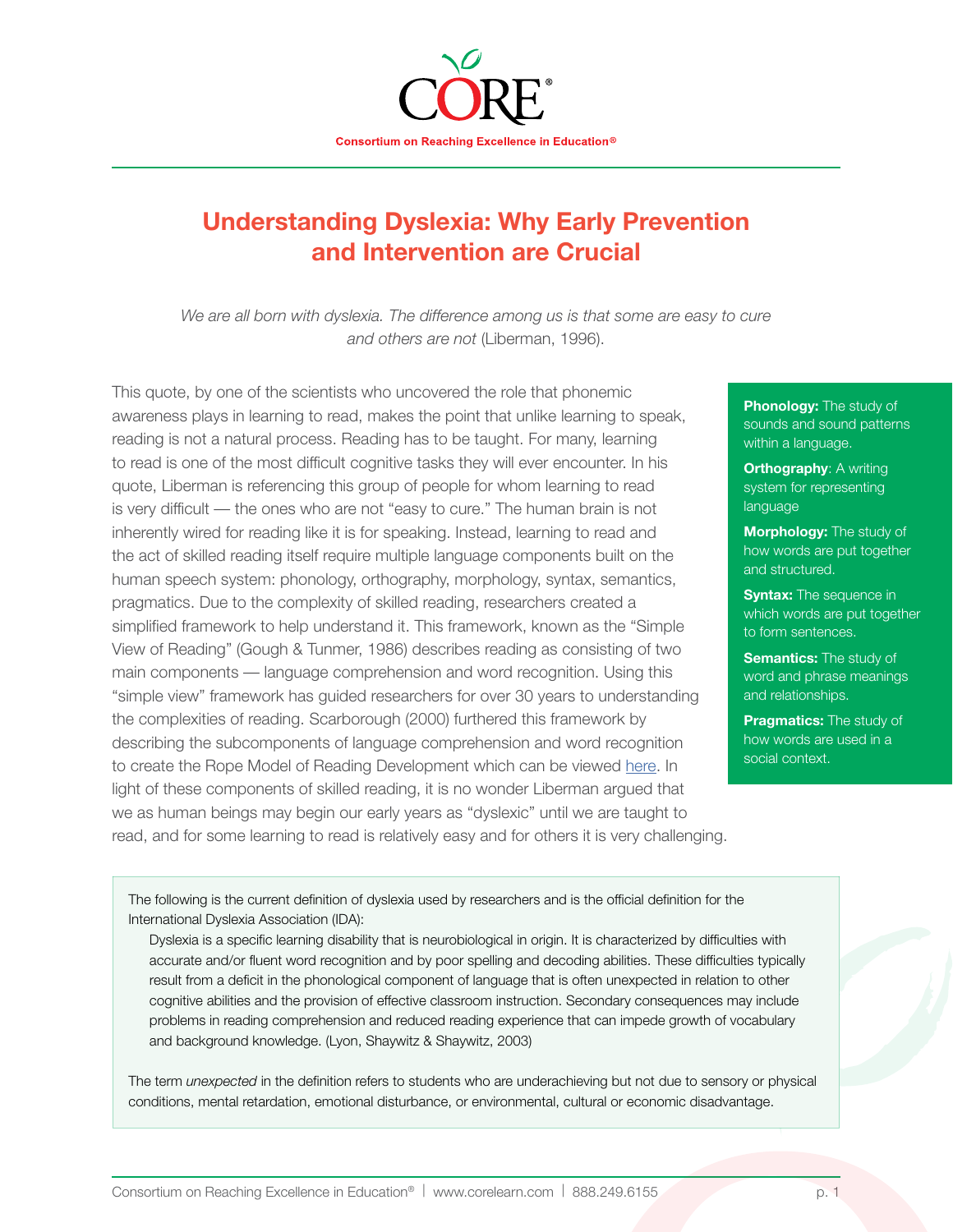### What We Know About Dyslexia

Due to a great deal of research over more than 30 years we know a lot about dyslexia, enough to successfully identify and treat those who are diagnosed. We also know that there are other subtypes of reading disability other than dyslexia — one subtype relates to fluency where students can accurately decode and do not seem to have a phonological impairment and another subtype where students have accurate and fluent decoding, but they still have difficulty comprehending (Fletcher et al., 2007). We know that more severe forms of dyslexia often involve deficits in oral language and rapid naming of letters and digits which require more intensive intervention (Catts et al., 2017). We know that students with dyslexia can often have other difficulties not related to reading. One common difficulty that children with dyslexia often have is ADHD/ADD. About 12-24% of students classified as dyslexic also have ADHD/ADD. Interestingly, about 25-35% of students characterized with ADHD/ADD also have dyslexia (Fletcher, 2017). Other comorbidities such as math difficulties or difficulties with written expression can occur.

We also know that there is a unique "neural signature" for people who have reading difficulties compared to those who do not. In normally developing readers three areas in the left hemisphere of the brain are linked together for reading words. Figure 1 below, from functional Magnetic Resonance Imaging (fMRI), shows a clear distinction between the brain activation patterns in dyslexic readers and non-dyslexic readers. The dyslexic brain image on the left shows under-activation in the posterior portions of the brain as compared to the non-dyslexic brain on the right. The areas in blue and green in the figure are automatic and unconscious processes related to hearing sounds and visually identifying spelling patterns while the area in the frontal region is responsible for more strategic and conscious thinking related to reading. The dyslexic brain relies more on these strategic and conscious processes rather than on the automatic processes in the back of the brain, causing reading to be laborious and slow. In addition, in the dyslexic brain, there is more activation in the pre-frontal right hemisphere of the brain (which is part of the brain's memory network) that is linked to the green area in the left hemisphere — the Left Occipito-Temporal region (Shaywitz, 2006). In the non-dyslexic brain there is much less connection between this automatic area in the left rear of the brain and the memory network.



#### Figure 1. Differences in Brain Activation Patterns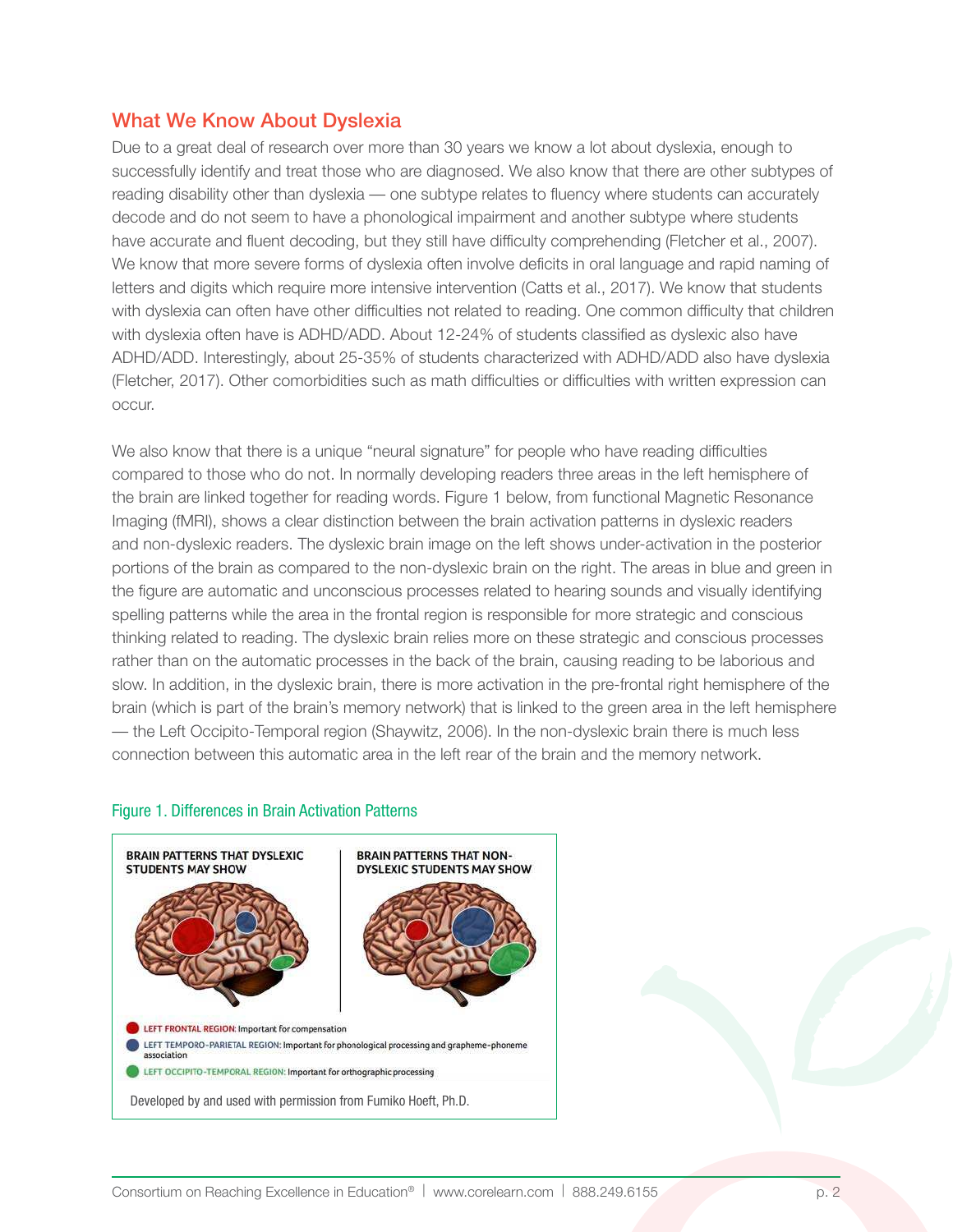What is exciting is that these dyslexic neural patterns usually will change after intervention is provided and look similar to students who do not have dyslexia (Barquero, Davis, & Cutting, 2014). In other words, effective teachers can actually alter a child's brain patterns with appropriate instruction.

We know that reading disabilities such as dyslexia can be hereditary. As defined above, dyslexia is regarded as a neurobiological condition that is genetic in origin. This means that individuals can inherit this condition from a parent. In fact, it can occur in "up to 50% of individuals who have a first degree relative with dyslexia" (Gaab, 2017). It is common for a dyslexic child to have an immediate family member who has had reading difficulties and in some cases two or more children in a family can have dyslexia. Also while we don't know precisely how many people have dyslexia, estimates range between 5-15% depending on the study. Generally, about 13-14% of the student population qualifies for special education and of this group about 85% have a primary learning disability in reading and language processing (IDA, 2012).

## **What We Know About Learning to Read, Prevention and Intervention** Automaticity and Orthographic Mapping

 In order to read fluently readers need to be automatic at recalling the words on the page. Words read automatically are considered part of a reader's sight vocabulary. This sight vocabulary is effortless and considered "pre-cognitive," meaning that one is invariably forced to read a "sight" word if it is presented visually. This pre-cognitive phenomenon is exemplified by the "Stroop Effect" where a color word, e.g., "purple" is visually presented but is written in a non-purple color. The idea is to name the color of the text, not the word, but because the word "purple" is read automatically, it interferes with the ability to name the correct color of the text. For example, try to quickly name the following text colors, not the words: **Brown Black Blue Green**.

Notice that naming the color of the text is somewhat difficult since the color words are automatically read and slows down your ability to name the color. You are forced to read a word that is automatic, or that is in your sight vocabulary. This automatic recognition of the word dominates everything else — this is what is meant by "pre-cognitive." This pre-cognitive phenomenon demonstrates that, although our brains are not biologically wired to read, we can learn to read and our brains adapt to doing so. But for some this adaptation of the brain to become automatic does not occur easily.

Students need to have a large storage of words that are part of their sight vocabulary to be automatic and fluent readers. For students with reading difficulties, this automaticity with words is compromised so they are less able to develop a large bank of sight words. Typically developing readers from second grade on require one to four exposures to a word to become automatic (Kilpatrick, 2015), but readers who are struggling may require up to 20 or even more exposures to a word before it becomes automatic. Therefore, it is easy to understand how struggling readers can take longer to develop a large sight word vocabulary which then impedes their word reading development.

Based on an extensive research review in his book, *Essentials of Assessing, Preventing and Overcoming Reading Difficulties,* Kilpatrick (2015) posits that this sight word learning or orthographic mapping is the "holy grail" of reading education and is at the core of reading difficulties. Linnea Ehri and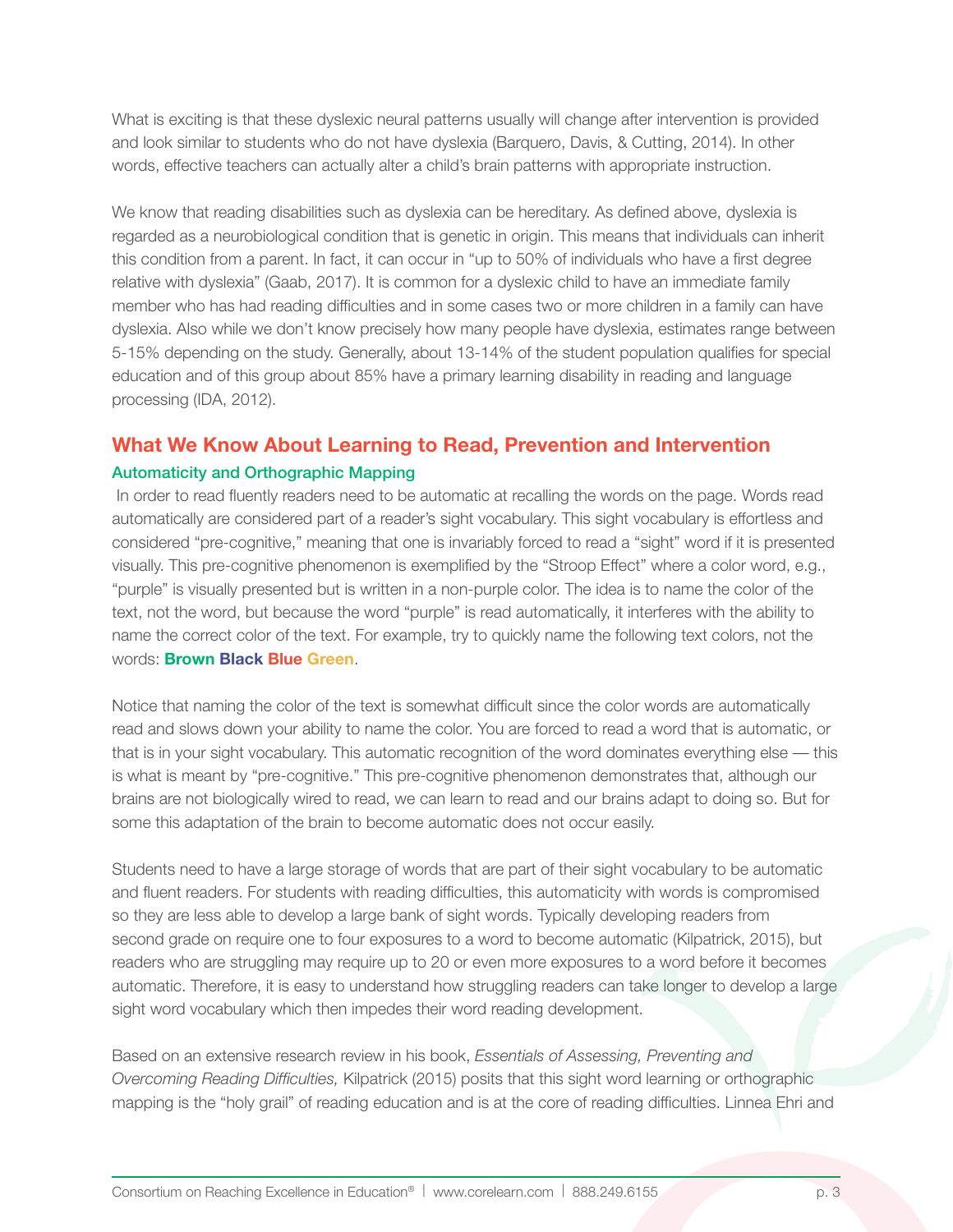others have been researching orthographic mapping for several decades. Ehri states, "Orthographic mapping involves the formation of letter-sound connections to bond the spellings, pronunciations, and meanings of specific words in memory. It explains how children learn to read words by sight, to spell words from memory, and to acquire vocabulary words from print" (Ehri, 2014). Kilpatrick describes further orthographic mapping:

…the mental process readers use to store written words for later, instant retrieval. Orthographic mapping explains how students turn unfamiliar words into instantly accessible sight words, with no sounding out or guessing. This is something that weak readers do very poorly, and as a result, they have limited sight vocabularies and limited reading fluency. Orthographic mapping represents a very important part of reading acquisition and should guide curricular decisions, evaluation practices, and intervention approaches (p. 18).

In other words, orthographic mapping is successful when a word has been decoded enough times that it becomes a word recognized by sight. Dr. Kilpatrick refers to these as "sight words."

For additional information regarding Linnea Ehri's research and her phases of word recognition development, refer to CORE's *Teaching Reading Sourcebook* pp. 163-167 (Honig, Diamond, & Gutlohn, 2003). Orthographic mapping is occurring as students enter into Ehri's consolidated phase.

Kilpatrick contends that supporting students' full orthographic mapping is the key to proficient reading. In typically developing readers who have a solid phonological awareness base that continues to naturally develop as they become more proficient readers, orthographic mapping seems to occur relatively easily and naturally with reading practice. However, weak readers who do not have a solid phonological awareness base do not develop more advanced phonological skill even if they have been remediated in Kindergarten or first grade to achieve improved decoding skills. Thus, orthographic mapping is challenging for them.

How is orthographic mapping developed in weak readers? Advanced phonological awareness that involves the ability to manipulate phonemes (phoneme substitution, phoneme deletion, and reversing phonemes) seems to be an important underpinning for successful orthographic mapping. Page 119 of CORE's *Teaching Reading Sourcebook* provides an overview of phonological skills by level with examples. An example of phoneme deletion is: what is spark without the /s/ (park). An example of phoneme substitution is: replace the last sound, /g/, in rug with /n/ (run).

The intervention research indicates that weak readers need direct training in these advanced phonological manipulation skills to improve orthographic mapping. Phonological oral blending and segmenting training is not enough for weak readers, especially those in second grade and beyond.

#### Word Reading Development

In his book, Kilpatrick lays out a correspondence table between Phonological Skill Development and Word Reading Development. This correspondence helps educators to think about various levels of phonological awareness and how they correlate to levels of word reading development —learning letters and sounds, learning how to decode using phonics, and becoming automatic with words, what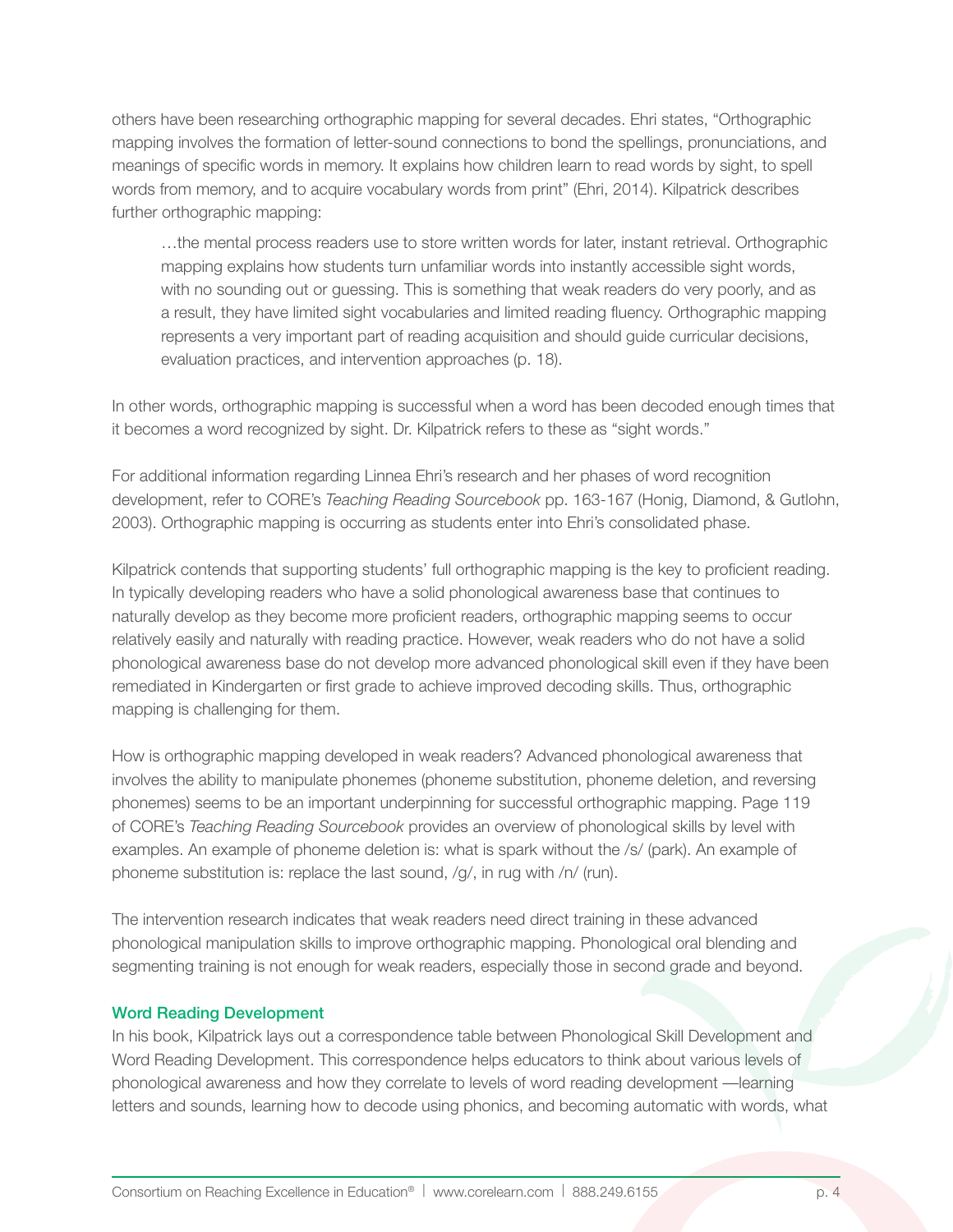Kilpatrick and others refer to as orthographic mapping. This paper replicates Kilpatrick's table (Figure 1), but takes this table a step further by correlating these two categories to Ehri's Phases of Word Reading Development referenced above. Each of Ehri's Phases are briefly described in parentheses in the corresponding column.

| <b>Phonological Skill Development</b>                                        | <b>Word Reading Development</b>                                                                        | <b>Ehri's Phases of Word Reading</b><br><b>Development</b>                                                                                                     |
|------------------------------------------------------------------------------|--------------------------------------------------------------------------------------------------------|----------------------------------------------------------------------------------------------------------------------------------------------------------------|
| <b>Early Phonological Awareness</b><br>• Rhyming, alliteration, first sounds | Letters and Sounds<br>• Requires simple phonology to learn<br>sounds                                   | • Partial Alphabetic (knows some letters<br>and sounds)                                                                                                        |
| <b>Basic Phonemic Awareness</b><br>• Blending and segmentation               | <b>Phonic Decoding</b><br>• Requires letter sounds and blending                                        | • Partial Alphabetic<br>• Full Alphabetic <i>(extensive knowledge of</i><br>letters and sounds)<br>• Consolidated Alphabetic (reads larger<br>chunks in words) |
| <b>Advanced Phonemic Awareness</b><br>• Deletion, addition, substitution     | <b>Orthographic Mapping</b><br>• Requires letter sound skills and advanced<br><i>phoneme awareness</i> | • Consolidated Alphabetic<br>• Automatic (building an extensive sight<br>word vocabulary)                                                                      |

#### Figure 2: Word Reading Development

When considering how Ehri's Phases connect to Kilpatrick's three categories of word reading development and the phonological awareness levels, it is important to note that there is not a oneto-one mapping to those phases as they overlap, in particular, with phonic decoding. In addition, as students are recognizing larger chunks in words, they have entered the consolidation phase which is leading to full orthographic mapping. Students experiencing reading difficulty often get stuck in the phonic decoding level (partial or full alphabetic phases) and don't move easily into the orthographic level (automatic phase).

### **What Needs to Happen**

Even though we have known about the causes and the treatment for those with reading difficulties and dyslexia for over 20 years, we don't seem to agree on a common set of practices for addressing reading instruction, prevention, and reading intervention in our nation's schools. Policies and programs from state to state are inconsistent which contribute to this problem.

#### Early Screening is critical.

Since dyslexia is a neurobiological disorder and brain plasticity decreases through childhood, it takes four times as long to intervene in fourth grade as it does in late kindergarten (Lyon & Fletcher, 2001). In addition, because of the increase in content for students to learn as they grow older, it makes it very challenging for children to catch up. Thus, universal screening is critical during the K-2 grade span to identify those who need early intervention to "catch them before they fall" (Torgesen, 1998).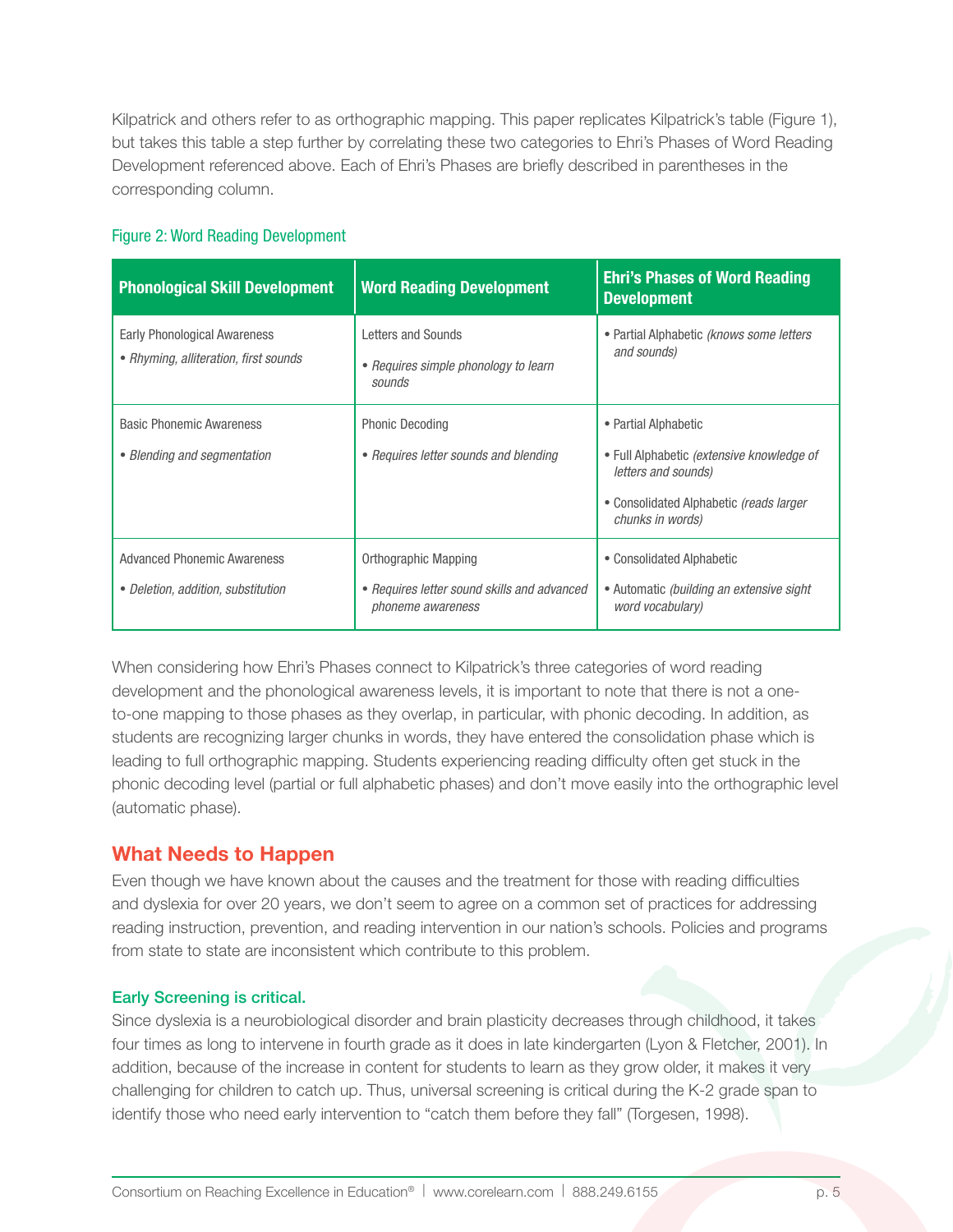A recent publication on universal screening by the International Dyslexia Association (2017) suggests the following about screening measures in Kindergarten and grade one. Kindergarten screening measures should include phonological awareness including phoneme segmentation, blending, onset and rime; rapid automized naming, including letter naming fluency; letter sound association; and phonological memory, including non-word repetition (Catts, et al. 2015; Jenkins & Johnson, 2008). Firstgrade screening measures should include phoneme awareness, specifically phoneme segmentation, blending, and manipulation tasks; letter naming fluency; letter sound association; phonological memory, including nonword repetition; oral vocabulary; and word recognition fluency (i.e., accuracy and rate) (Compton, et al., 2010; Jenkins & Johnson, 2008). The IDA also suggested that starting in mid-first grade, oral passage reading can also be included to begin checking for fluency. It is important to reiterate the above, that starting in first grade, phoneme manipulation tasks such as deletion and substitution are important to include in assessment. (See previous example). Kilpatrick reinforces this research by suggesting that phonological and phonemic awareness measures must include deletion and substitution tasks (phoneme manipulation) to measure advanced level phonological/phoneme awareness. He argues that our current practice of assessing only the basic levels of phonemic awareness of blending and segmenting is insufficient for identifying many of the students with weaker phonological awareness. Numerous research reports include data to show that from first grade onward, manipulation tasks display higher correlations with reading measures than segmentation tasks. Segmentation tasks correlate with reading at .29-.50, whereas deletion tasks correlate at .50-.70. Thus, Kilpatrick argues that, "Phonological manipulation tasks are more sensitive to reading development than other phonological awareness tasks. This is likely because one must be able to use the skills tapped by those other tasks (i.e., segmentation, isolation, and blending) to respond correctly to phonological manipulation tasks" (p. 179). With this knowledge of assessing advanced levels of phoneme awareness, i.e., phoneme manipulation tasks of deletion and substitution, and using diagnostic assessments such as the CORE Phonics Survey found in *Assessing Reading: Multiple Measures,* targeted and early intervention is the next step to helping students.

#### Effective Tier 1 Instruction and Early Intervention is key.

Effective Tier 1 reading/language arts instruction should be comprehensive in nature and address all five components of reading (phonological awareness, phonics, fluency, vocabulary, and comprehension) as well as spelling, handwriting, grammar, and writing to address comprehensive reading/ language arts instruction. It is critical for all students in all grades, but especially in K-2 to have a devoted time to specific word instruction to further their vocabulary development. During the early grades of Kindergarten and first grade when children's listening vocabulary is much higher than their reading vocabulary (the words they can read independently), vocabulary development and listening comprehension instruction can be incorporated into read-alouds using high quality literature and nonfiction text. This parallel vocabulary/comprehension strand uses text that is one to two grade levels above the students' grade level. Having this parallel strand is critical to further children's language skills while they are learning the foundational skills of decoding where children are reading simple but progressively more advanced decodable text. As children become independent readers in the latter part of grade 1 and beyond, they should have opportunities to read widely in and out of school to build vocabulary as well as build fluency. However, students should still continue to receive specific word instruction and be taught word learning strategies that develop the more complex morphological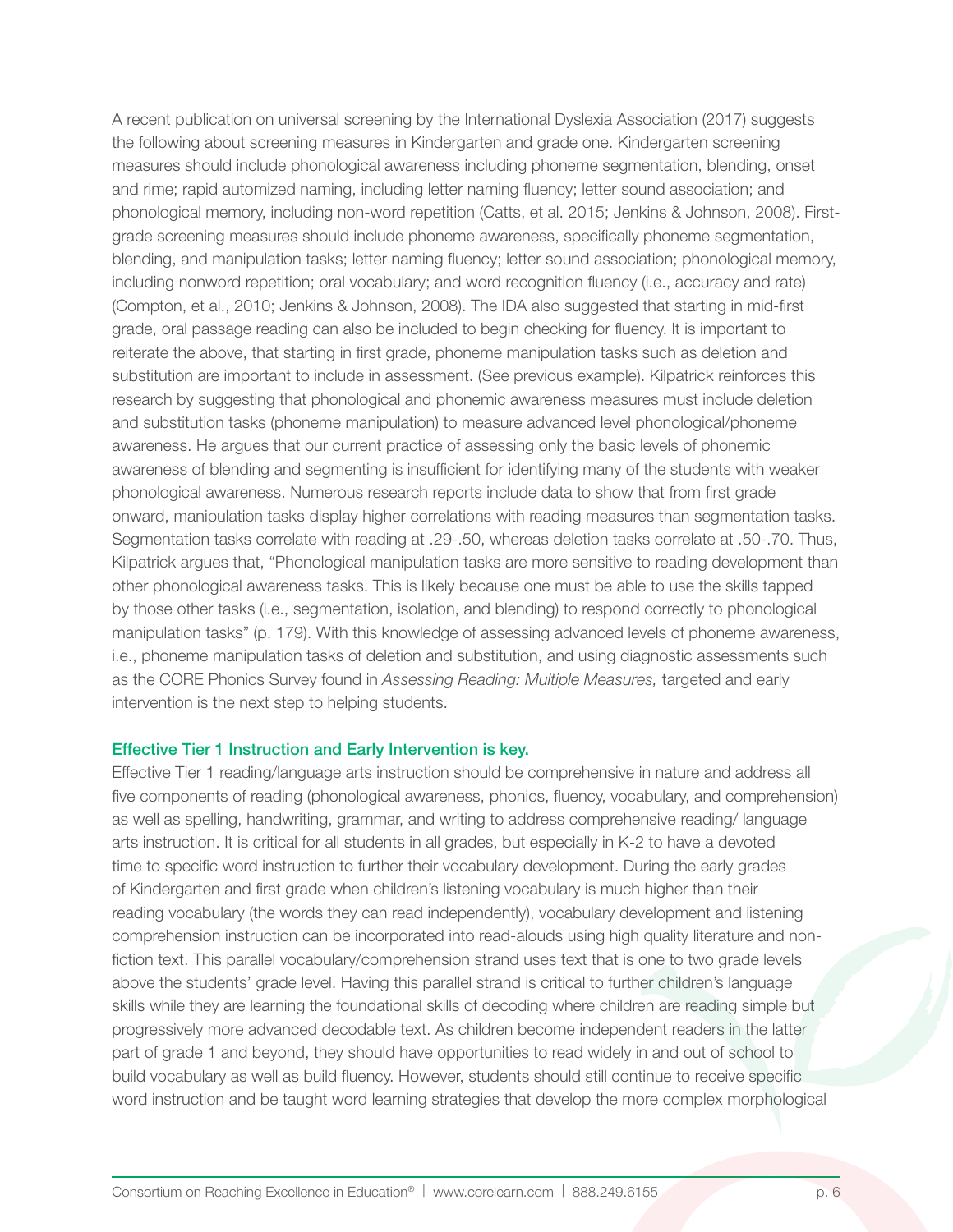layer of the English language, e.g., prefixes, suffixes, and Greek and Latin roots. Effective vocabulary instruction and language development practices are summarized in CORE's *Teaching Reading Sourcebook* and other publications such as Beck, Kucan, and McKeown's *Bringing Words to Life* (2013) and Biemiller's *Words Worth Teaching* (2010).

Effective foundational skills instruction includes systematic and explicit phonics instruction that uses a six-step process which is thoroughly described on p. 175 of CORE's *Teaching Reading Sourcebook:*  1) Develop phonemic awareness; 2) Introduce sound-spelling; 3) Blend words; 4) Build automatic word recognition; 5) Apply to decodable text; 6) Word work for decoding and encoding. Using high quality instructional materials aligned to the research base that has a planned scope and sequence is key for effective delivery of these foundational skills.

For students who are still experiencing difficulty at the word reading level as measured by screening and diagnostic assessments, targeted intervention will be necessary. For Kindergarten it will be important for students who are experiencing difficulty with learning letter names and/or phonological awareness to start receiving targeted intervention that addresses these areas for about 15 minutes per day, four to five times per week no later than mid-year. From first grade through middle school, using an evidencebased intervention program that develops phonemic awareness to the advanced level (deletion/ substitution), reviews and practices sound-spellings taught in Tier 1, provides additional opportunities to practice blending words with those sound-spellings, and provides more opportunities to do "massive amounts" of reading in connected text will be critical for students to develop the needed orthographic mapping skills. An important caveat is that as students who are experiencing difficulties progress into third grade and up the vocabulary and reading comprehension gap they are experiencing will continue to widen. Therefore, it is important for elementary and secondary students receiving intervention to also receive targeted instruction in vocabulary and language to accelerate their comprehension abilities.

### **Conclusion**

Unless our system of education commits to using research-based approaches for early assessment, and research-based instruction for prevention and intervention for reading difficulties and is able to scale up these approaches in every school district throughout the country, we will continue to have too many students in the upper elementary and secondary schools who fall behind and have difficulty catching up. For those children who are not reading independently by the end of first grade, they will suffer a huge experiential gap over time compared to children who have learned to read by the end of first grade. The evidence is clear, we can help kids in all grades improve their word reading accuracy, but it is much harder to improve their fluency once this experiential gap starts to intensify beyond grade 1. This gap has been coined the Matthew Effect, where those who learn to read early and well continue to get better at reading because they are reading. For those who do not learn to read early and well, they do not like reading thus they do not read. We have not a moment to waste.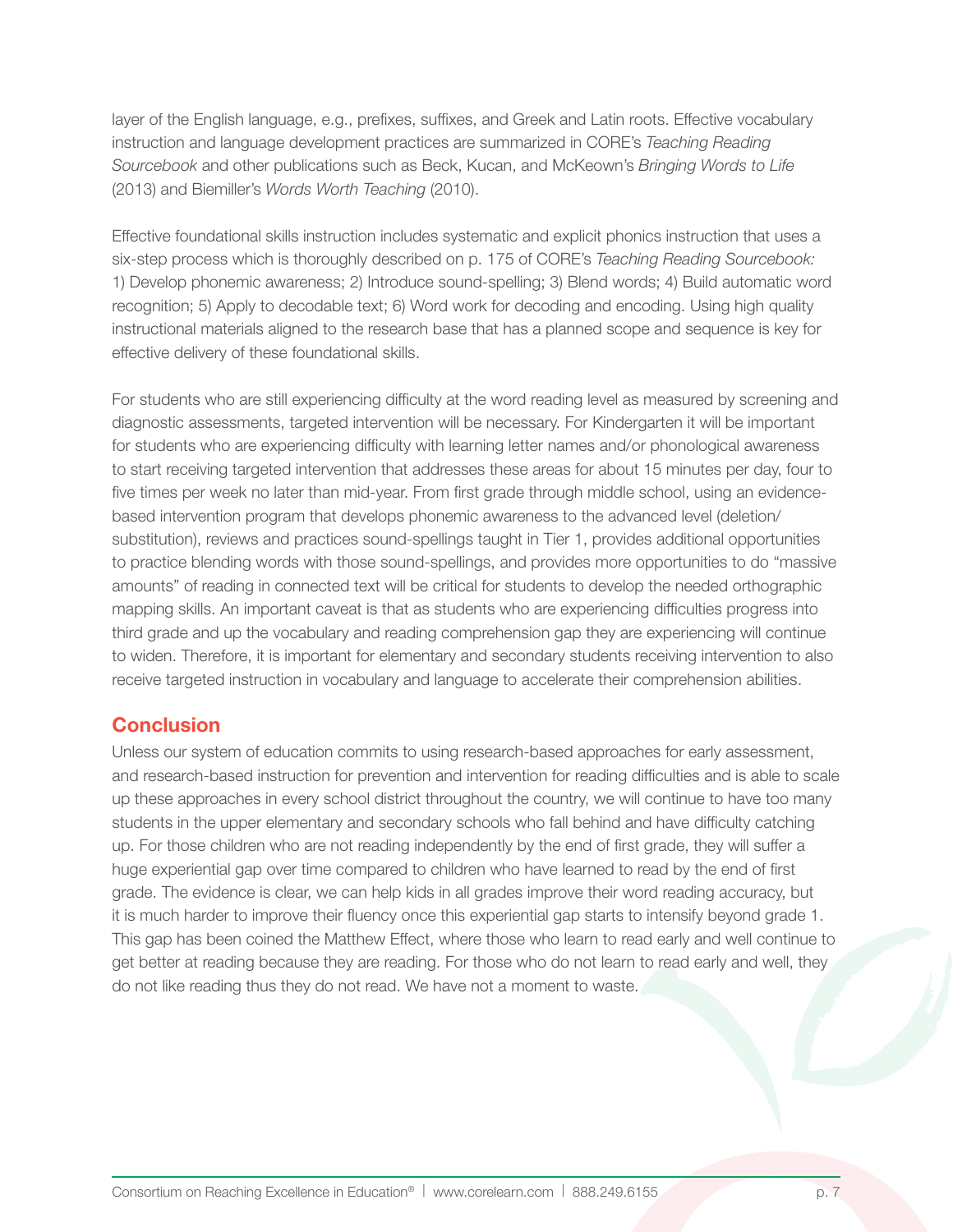### **The Approach of the Consortium on Reaching Excellence in Education**

For over 20 years, CORE has provided technical assistance and professional development to the most vulnerable schools in America. CORE's model rests on the research on effective professional learning that fosters durable implementation. CORE's approach builds knowledge and skills through wellstructured courses and site-based coaching, modeling, and mentoring. CORE's Reading Academies (Elementary and Adolescent) and other ELA trainings blend theoretical and practical knowledge with hands on practice, video models, collaborative discussions, reflection, readings, simulations, modeling and feedback from an expert — the hallmarks of quality professional learning. CORE's typical implementation model emphasizes ongoing job-embedded coaching to implement evidencebased instructional techniques in the classroom. Coaching teachers on implementing effective reading instruction and intervention practices in the classroom through collaboration, observation and reflection, and model lessons are part of the extensive professional learning services provided by CORE.

### **References**

- Barquero LA, Davis N, Cutting LE (2014) Neuroimaging of Reading Intervention: A Systematic Review and Activation Likelihood Estimate Meta-Analysis. PLOS ONE 9(1): e83668. [https://doi.](https://doi.org/10.1371/journal.pone.0083668) [org/10.1371/journal.pone.0083668](https://doi.org/10.1371/journal.pone.0083668)
- Beck, I. L. McKeown, M., & Kucan, L. (2013). *Bringing Words to Life: Robust Vocabulary Instruction, 2nd ed.* New York, NY: Guilford Press.
- Biemiller, A. (2010). *Words worth teaching: Closing the vocabulary gap.* Columbus, OH: McGraw-Hill SRA.
- Catts, H.W., McIlraith, A., Bridges, M.S. et al. (2017) *Reading and Writing. 30:* 613.
- Catts, H.W., Nielsen, D.C., Bridges, M.S., Liu, Y.S., & Bontempo, D.E. (2015). Early identification of reading disabilities within an RTI framework. *Journal of Learning Disabilities, 48*(3), 281-297.
- Compton, D.L., Fuchs, D., Fuchs, L.S., Bouton, B., Gilbert, J.K., Barquero, L.A., Cho, E., & Crouch, R.C. (2010). Selecting at-risk first grade readers for early intervention: Eliminating false positives and exploring the promise of a two-stage gated screening process. *Journal of Educational Psychology, 102*(2), 327-340.
- Ehri, L. C. (2014). Orthographic Mapping in the Acquisition of Sight Word Reading, Spelling, Memory, and Vocabulary Learning. *Scientific Studies of Reading,* 18:1, 5-21.
- Gaab, N. (2017). It's a myth that young children cannot be screened for dyslexia. Baltimore, MD: International Dyslexia Association. Retrieved from [http://dyslexiaida.org/its-a-myth-that-young](http://dyslexiaida.org/its-a-myth-that-young-children-cannot-be-screened-for-dyslexia/)[children-cannot-be-screened-for-dyslexia/](http://dyslexiaida.org/its-a-myth-that-young-children-cannot-be-screened-for-dyslexia/)
- Rosenberg, D., Pankowski, A, & Wilson, B. (2017). Universal Screening: K-2 Reading. Fact Sheet, International Dyslexia Association.
- Honig, B., Diamond, L., Gutlohn, L., & Consortium on Reading Excellence. (2003). *Teaching reading sourcebook: For kindergarten through eighth grade.* Novato, Calif: Arena Press.
- Jenkins, J. R., & Johnson, E. S. (2008). *Universal screening for reading problems: Why and how should we do this?* New York, NY: RTI Action Network. Retrieved from [http://www.rtinetwork.org/essential/](http://www.rtinetwork.org/essential/assessment/screening/readingproblems) [assessment/screening/readingproblems](http://www.rtinetwork.org/essential/assessment/screening/readingproblems)